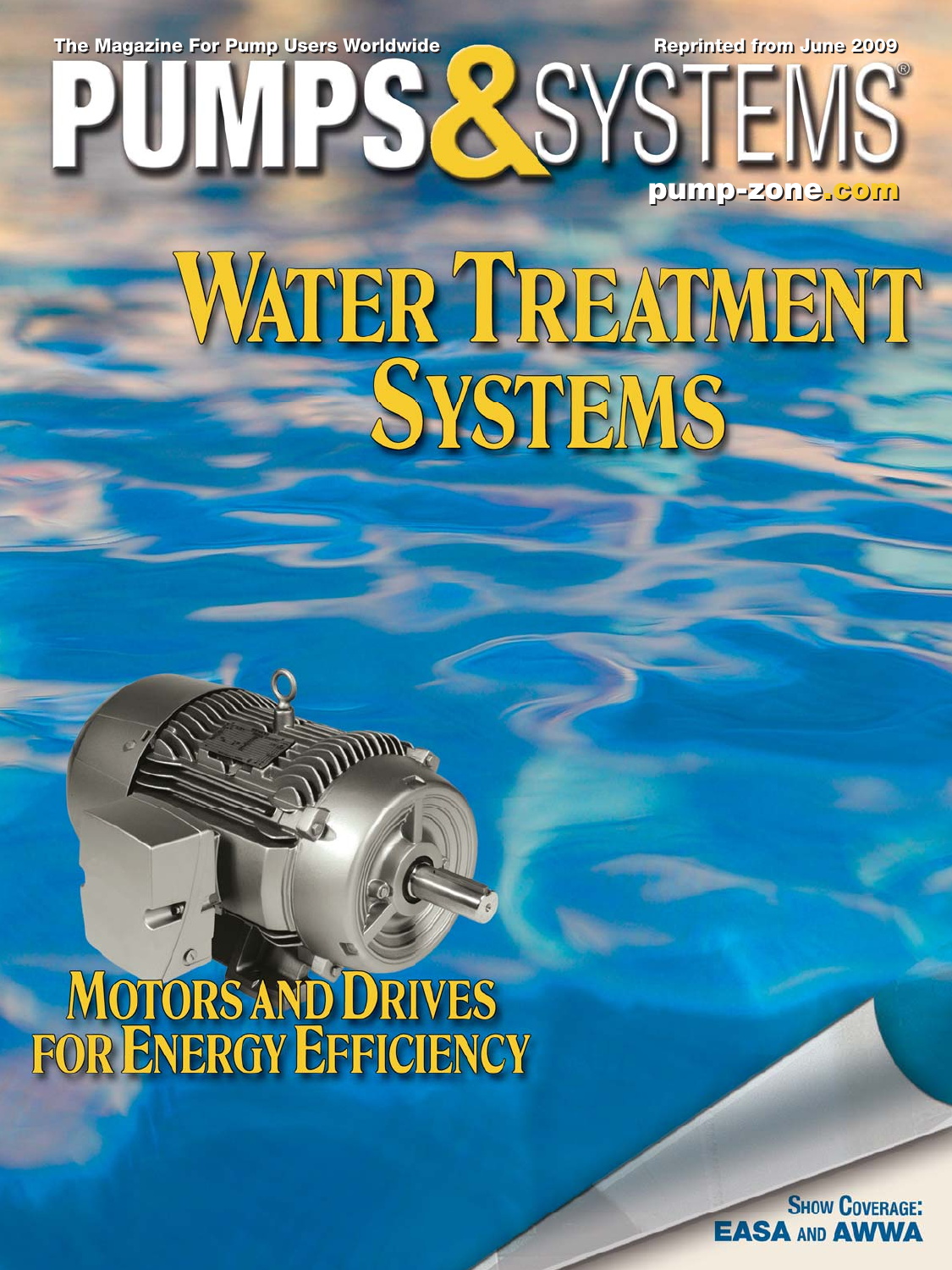### **Sealless Pumps for Reverse Osmosis Water Treatment**

Donelle Capriotti, Wanner Engineering, Inc., Paul Davis, Wanner International, Ltd. and Christopher Greene

**Demand for effective water treatment points to reverse osmosis.**

Water is an essential substance to sustain life and one of the most valuable resources a nation can possess. Most of what is available, however, sustain life and one of the most valuable resources a nation can is of little use in its natural state.

Water seems readily obtainable since it covers more than 70 percent of the Earth's surface, but clean, fresh drinking water comprises barely a fraction of all available water. In fact, 97.5 percent of the world's water is saline. Of the remaining 2.5 percent, 70 percent is locked up in the polar ice caps, and 30 percent resides in underground aquifers.

Demand for fresh water increases steadily, and researchers including Surendra

N. Kulshreshtha of the University of Saskatchewan predict that half the world's population could face water vulnerability by 2025 [1]. It is no surprise that the United Nations devotes much attention to the issue of safe, fresh water, particularly in places that have been underserved in the past. The UN released a new report in March 2009, *Water in a Changing World*, which is the third in series.

Equally concerning is ensuring that harmful toxins and contaminants are removed from water that manufacturing processes release in the environment. Wastewater from factory production often has levels of chemicals, pharmaceutical byproducts and other pollutants that can pose a significant risk to human beings and other life.

Water and other liquids can be filtered and purified in many ways. One of the most effective methods is simple and straightforward: reverse osmosis (RO) filtration.



**Depending on the pump model and configuration selected, sealless, high pressure pumps** for reverse osmosis offer flow rates from 3 to 37 gpm with maximum discharge pressures **ranging from 1,000 to 2,500 psi.**

#### **Design Principle**

In RO filtration, liquid is forced through a semi-permeable membrane at high pressure, producing purified liquid. The contaminants are concentrated in a portion of the liquid that does not pass through the membrane and are discharged in a reject stream. Efficient RO systems employ positive displacement diaphragm pumps with a sealless design and high pressure capability to purify large volumes of water or liquid at a time. The sealless principle is appealing because of its design simplicity, low maintenance and operating efficiency.

Bill Wanner, CEO of Wanner Engineering, Inc. (Minneapolis, Minn.), explained how this design simplicity makes these pumps easy to operate and inexpensive to maintain.

A sealless design "removes the most maintenance intensive element compared to many other type pumps," he said. "This not only permits the pump to operate in severe environments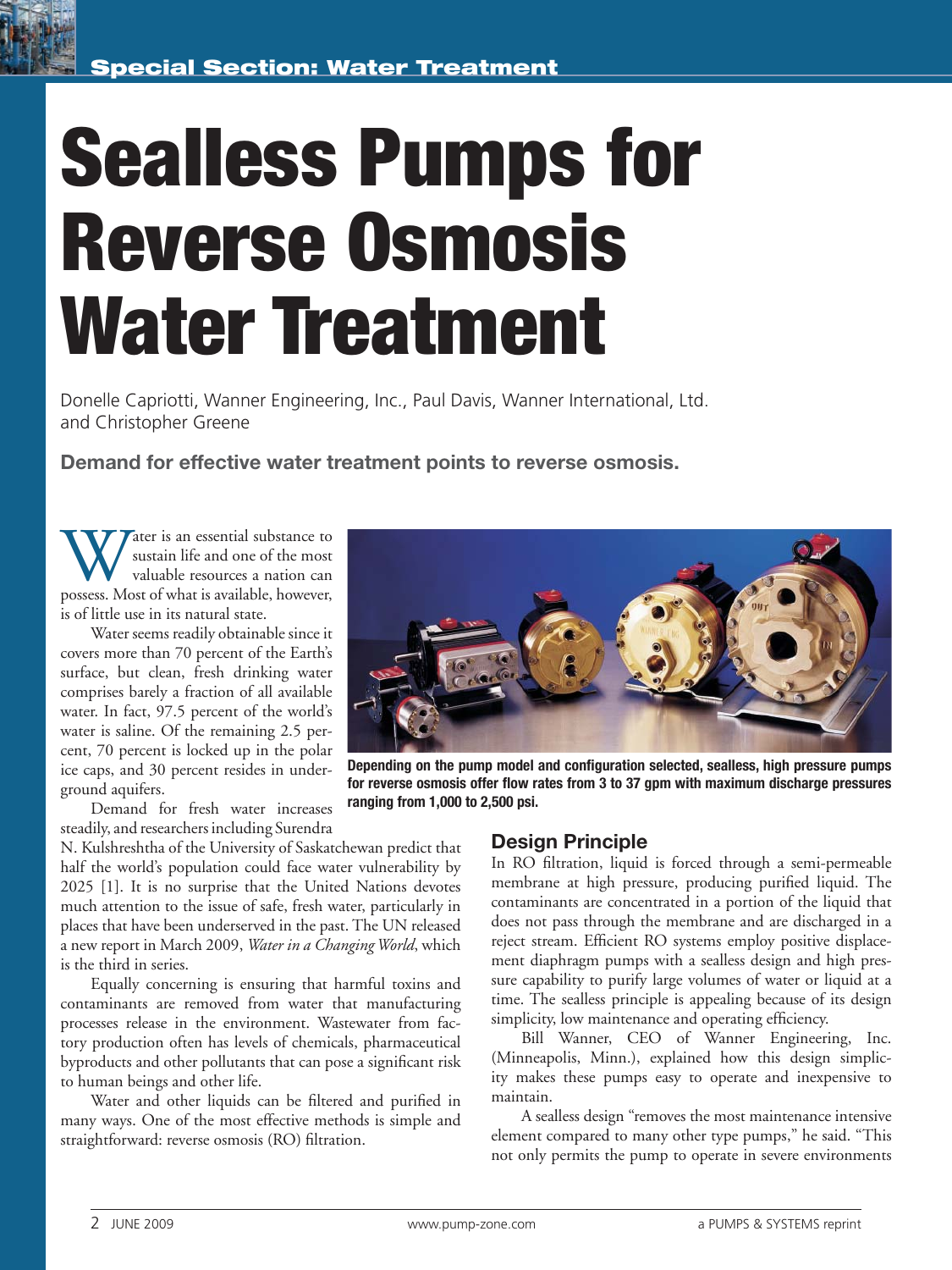such as chemical treatment, but allows it to run dry indefinitely without damage, thereby avoiding a situation where operator error causes an equipment breakdown."

Wanner added that the relatively small footprint of these RO membrane pumps is a tremendous advantage in mobile water treatment systems, such as those used by emergency management teams, offshore oil platforms and even in submarines, where space is at a premium. Due to its unique design, the sealless, high pressure pump boasts a far more compact package than can be achieved with other pump technologies, such as multistage centrifugal pumps.



Since the flow of the pumps is proportional to the shaft speed (and independent from the pressure), it is easier to control permeate flow more accurately while matching it to the RO system curve for greater efficiency. Just a small change in flow and pressure can result in a large change in efficiency and operating costs.

#### **Energy Consumption**

Energy usage is a major factor in the operational

cost of water purification systems, so companies and organizations that rely on water treatment are extremely conscious of efficiency. It is not only important to keep costs low, but electrical power is also extremely coveted in certain environments. Oil platforms, desert desalinization plants and mobile treatment facilities are prime examples of how remote locations rely on efficient energy usage.

Manufacturers are likewise under increasing pressure to find efficiencies in energy usage, not only from their accountants, but from the general public. Going "green" is not just sensible for the bottom line, but is also smart PR.

 "We engineered [our pump] to operate so that a customer can use a smaller, lower wattage motor to acquire the same treatment capacity as other, less efficient types of pumps," said Wanner.

Wanner points to a number of case studies demonstrating energy savings. In one such example, a single 12 kW sealless PD pump replaced a pair of multistage centrifugal pumps totaling more than 18 kW, but with the same pumping capacity. The total energy savings was more than 50,000 kWh/year. Proportionate savings were shown in smaller applications, as well.

Since the sealless, high pressure pump for RO is a positive displacement system, the flow rate remains constant even as pressure increases. This reduces the cost-per-gallon of water, the critical measuring stick when gauging efficiency. To stretch efficiency further, many customers are now incorporating energy recovery devices as well.

#### **Reliability and Longevity**

Approximately 80 percent of typical pump maintenance, according to Wanner, involves the replacement of leaking seals and packing. A sealless design is an advantage in maintenance and downtime. In addition, these high pressure RO pumps feature a hydraulically-balanced diaphragm, so they are capable of handling virtually all particulates. According to Wanner, the pumps can handle solids of up to 500 microns, while other



**RO pumps with a sealless design can handle particulates of up**  to 500 microns. There is no need for fine filtration and its asso**ciated costs, whereas axial piston pumps with dynamic seals may require filtration in RO applications to protect the seals and packing.**

pump types may require the expense of a filter to prevent particulates larger than 10 microns from damaging the pump.

"We always tell our customers our Hydra-Cell positive displacement pumps handle the really miserable fluids and abrasives that destroy other pumps," he said. "Our design enables charged and dirty liquids to be processed without the need for fine filtration to protect the pump. This reduces maintenance and allows the pump to operate continuously at high pressure."

Wanner notes that most of these RO pumps can operate at any pressure from less than 40 psi up to at least 1,000 psi, with some models capable of operating at up to 2,500 psi. By comparison, rotodynamic pumps need to be started with 750 psi of pressure to avoid damaging the pump.

When compared to piston and plunger pumps, sealless RO pumps offer total separation of the pumped liquid from the lubricating oil, extending the life of the oil by a factor of